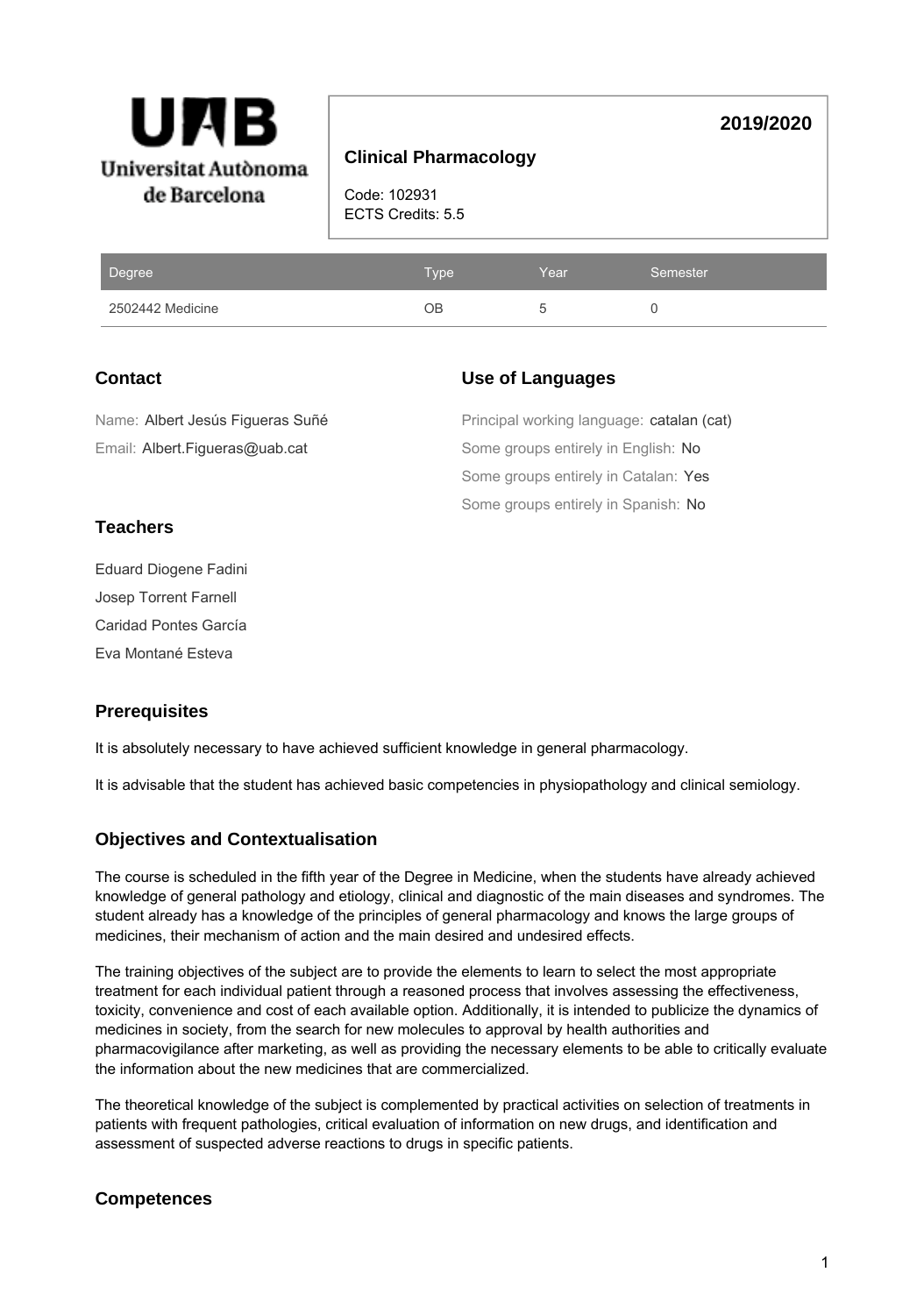- Be able to work in an international context.
- Communicate clearly and effectively, orally and in writing, with patients, family-members and accompanying persons, to facilitate decision-making, informed consent and compliance with instructions.
- Communicate clearly, orally and in writing, with other professionals and the media.
- Critically assess and use clinical and biomedical information sources to obtain, organise, interpret and present information on science and health.
- Demonstrate an understanding of the fundamentals of action, indications, efficacy and benefit-risk ratio of therapeutic interventions based on the available scientific evidence.
- Establish the diagnosis, prognosis and treatment, basing decisions on the best possible evidence and a multidisciplinary approach focusing on the patient's needs and involving all members of the healthcare team, as well as the family and social environment.
- Formulate hypotheses and compile and critically assess information for problem-solving, using the scientific method.
- Indicate the most suitable treatment for the most prevalent acute and chronic processes, and for the terminally ill.
- Maintain and sharpen one's professional competence, in particular by independently learning new material and techniques and by focusing on quality.
- Organise and plan time and workload in professional activity.
- Recognize the determinants of population health, both genetic and dependent on gender, lifestyle, and demographic, environmental, social, economic, psychological and cultural factors.

### **Learning Outcomes**

- 1. Apply the scientific method to the alternative medicines.
- 2. Be able to work in an international context.
- 3. Communicate clearly, orally and in writing, with other professionals and the media.
- 4. Correctly write medical prescriptions that are suited to the situation of each patient and meet legal requirements.
- 5. Define pharmacokinetics and know the mathematical principles that govern it. Describe the main pharmacokinetic parameters.
- 6. Define social pharmacology and medication and drug abuse.
- 7. Define the concept of drug interaction and know the main mechanisms of interactions between drugs and between drugs and other substances (food, toxic habits, medicinal plants) and diagnostic tests.
- 8. Define the concept of pharmacodynamics, action, effect, bioassay, dose-response and mathematical models governing the action of drugs.
- 9. Define the concepts of pharmacology and clinical pharmacology and know their divisions.
- 10. Define the problem, establish the therapeutic objectives, select treatment according to evidence of efficacy and safety, establish cost and advantages, prescribe and monitor the results.
- 11. Describe information systems on medication and therapies to professionals and consumers and describe their regulation.
- 12. Describe pharmacoepidemiology and the main types of medication epidemiology studies.
- 13. Describe the basis for the selection and prescription of drugs in cardiovascular , respiratory, endocrine, gastrointestinal, neurological, rheumatological, allergic disease, in infections, the treatment of acute and chronic pain, mental disorders, palliative care and in acute intoxication from the most common drugs in primary healthcare.
- 14. Describe the concept of risk-benefit in medical therapy.
- 15. Describe the concepts of drug, medication, narcotic and toxic.
- 16. Describe the different routes of medication administration.
- 17. Describe the main features of the pharmacology of the different body systems (cardiovascular, respiratory, gastrointestinal, kidney, blood, endocrine and metabolism).
- 18. Describe the main genetic, sexual, age, lifestyle, environmental, social, economic, psychological and cultural factors that may modify the therapeutic and toxic response of a drug.
- 19. Describe the main mechanisms of toxicity involved in adverse reactions to drugs.
- 20. Describe the main types of alternative medicines.
- 21. Describe the principal intoxications caused by medication and drugs.
- 22. Determine the importance of self-medication.
- 23. Differentiate the composition of analgesic, antineoplastic, antimicrobial and anti-inflammatory drugs.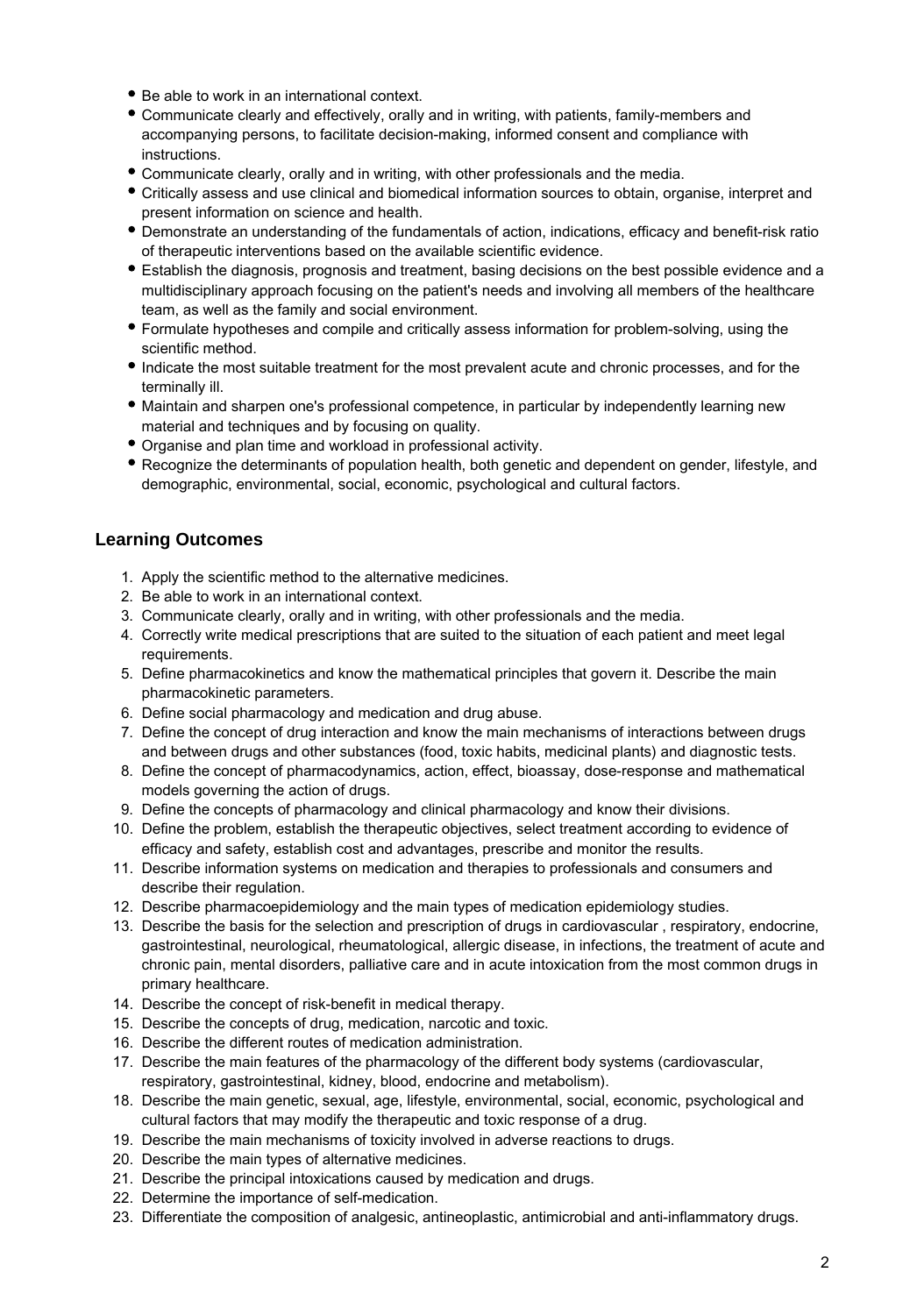- 24. Explain the main sources of information on medication and know how to use new search technologies.
- 25. Explain the principles of good prescription.
- 26. Formulate hypotheses and compile and critically assess information for problem-solving, using the scientific method.
- 27. Gather and communicate the data on the pharmacological anamnesis.
- 28. Identify an infectious, cardiovascular, respiratory, endocrine, gastrointestinal, neurological, rheumatological and osteoarticular pathology induced by medication.
- 29. Identify methods to facilitate adherence to prescribed treatments.
- 30. Identify the main sources of information on medication, therapeutics and clinical pharmacology: primary, secondary and tertiary.
- 31. Identify the main sources of information on therapeutics and clinical pharmacology.
- 32. Identify the medication registration process and the legal regulation of medication.
- 33. Identify the methods for evaluating the efficacy and safety of a pharmacological intervention.
- 34. Identify the role of drugs in current and future therapy.
- 35. Inform patients of their treatment plan.
- 36. Know the methods of dose adjustment and calculate the dosage of drugs in different physiological and pathological conditions.
- 37. Know the principles of homeopathy, acupuncture and phytotherapy.
- 38. Maintain and sharpen one's professional competence, in particular by independently learning new material and techniques and by focusing on quality.
- 39. Organise and plan time and workload in professional activity.
- 40. Promote the rational use of medication and health products.
- 41. Use manual methods and new information search technologies.

## **Content**

Introduction to Clinical and Therapeutic Pharmacology. The medicines for human use. Sources of information in Clinical Pharmacology. Development of medicines: scientific, methodological, bioethical and legal aspects. Clinical trial of medicines and their methodological bases. Placebo effect. Clinical pharmacokinetics and dose adjustment. Evaluation of the action and effect of medications. Pharmacological interactions of clinical interest and interactions between drugs and other compounds. Adverse drug reactions and pharmacovigilance. Poisoning by drugs and drugs. Clinical pharmacology of pregnancy, childhood and old age. Clinical Pharmacology of renal, cardiac insufficiency and other pathological processes. Pharmacogenetics and pharmacogenomics. Social pharmacology. Pharmacological anamnesis, self-medication and compliance. Legal regulation of medicines and pharmaceutical advertising. Principles of Pharmacoeconomics. Good practices for prescribing medicines. Pharmacoepidemiology. Alternative medicines Selection and prescription of drugs in the main pathological processes in primary care. Regulation of fertility. Pathology of the main devices, organs and systems induced by drugs.

#### Distributive blocks

A. General clinical pharmacology. The medicines for human use. Information sources.

B. Research methods of new medicines. The clinical trial Methodological and ethical aspects. Evaluation of the effects of medications. Adverse reactions and interactions.

- C. Use of drugs in special populations (pregnancy, childhood and old age, renal and cardiac insufficiency).
- D. Social pharmacology. Principles of pharmacoeconomics.
- E. Special clinical pharmacology Therapeutics in the most frequent pathologies in primary care.

#### **THEORY**

Day 1: Introduction to clinical and therapeutic pharmacology. The medicines for human use.

- Day 2: Information sources in clinical pharmacology.
- Day 3: Development of medicines: scientific, methodological, bioethical and legal aspects. Placebo effect.
- Day 4: Clinical trial of medicines (AC) and its methodological bases (1).
- Day 5: AC and its methodological bases (2).
- Day 6: Clinical pharmacokinetics and dose adjustment. Evaluation of the action and effect of medications.

Day 7: Pharmacological interactions of clinical interest and interactions between drugs and other compounds.

Day 8: Adverse drug reactions and pharmacovigilance.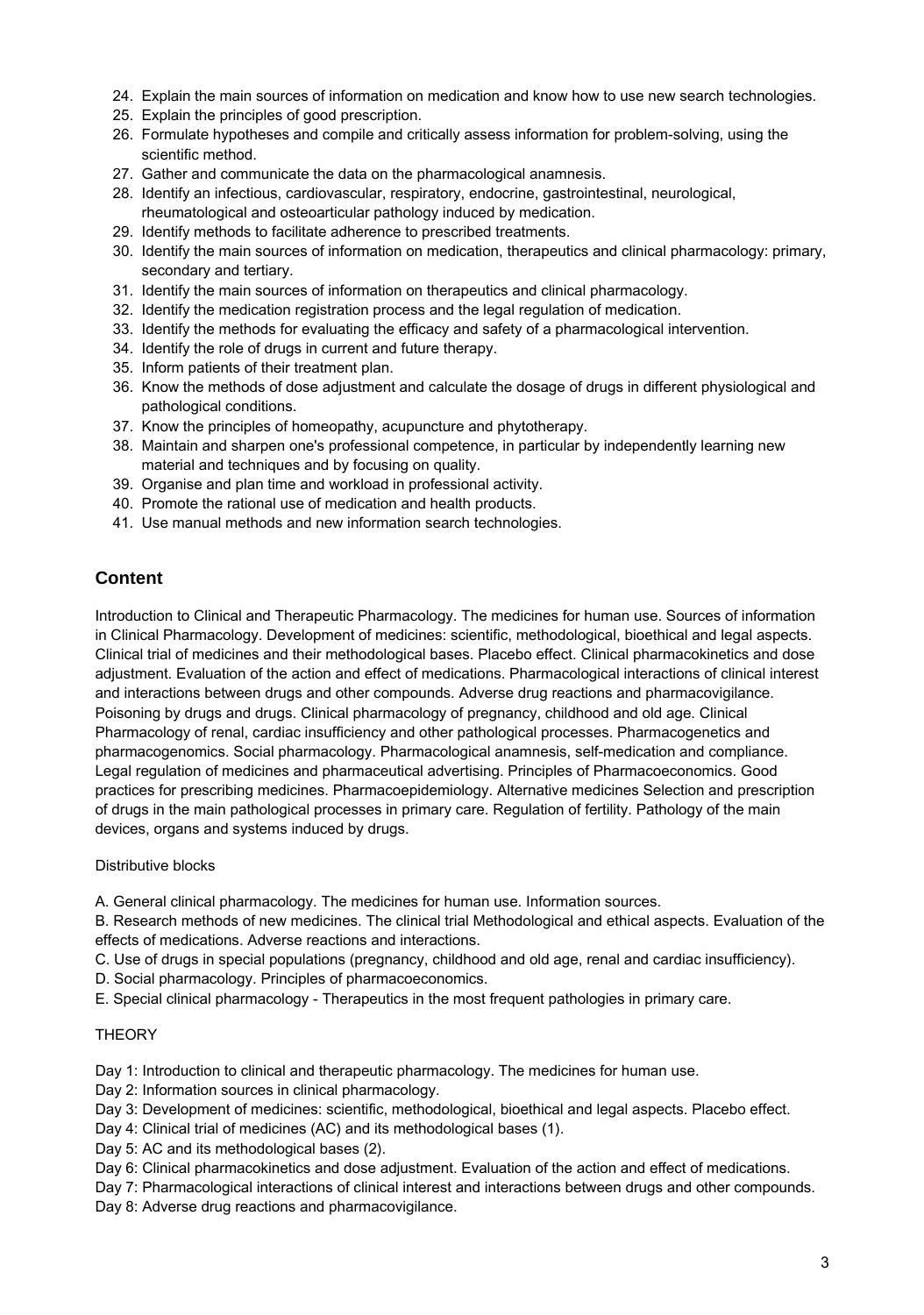Day 9: Pharmacoepidemiology.

Day 10: Use of medications in the health system and its economic implications.

Day 11: Abuse and dependencies of medicines and drugs.

Day 12: Clinical pharmacology of pregnancy and childhood.

Day 13: Clinical pharmacology of old age.

Day 14: Clinical Pharmacology of renal, hepatic and other pathological conditions.

Day 15: Pharmacogenetics.

Day 16: Good practices of prescribing medications. Legal regulation of medicines and pharmaceutical advertising. Anamnesis.

Day 17: Selection and prescription of drugs in the main pathological processes in primary care (1): Introduction to antibiotics.

Day 18: Selection and prescription of drugs in the main pathological processes in primary care (2): Cardiovascular.

Day 19: Selection and prescription of drugs in the main pathological processes in primary care (3): Introduction to psychiatric pathologies.

Day 20: Selection and prescription of drugs in the main pathological processes in primary care (4): Introduction to the treatment of pain.

Day 21: Selection and prescription of drugs in the main pathological processes (5): Oncology.

Day 22: Regulation of fertility.

Day 23: Alternative medicines.

Day 24: Principles of selection and appropriate use of medicines used in respiratory pathology.

Day 25: Principles of selection and appropriate use of medicines used in digestive pathology.

Day 26: Principles of selection and appropriate use of drugs used in genitourinary pathology.

Day 27: Principles of selection and appropriate use of medicines used in elderly patients.

Day 28: Is it possible to depress medications?

#### SEMINARS OF CLINICAL CASES

Day 1: Information sources in Clinical Pharmacology.

Day 2: Clinical trial of medicines and their methodological bases. Placebo effect

Day 3: Adverse Drug Reactions and Pharmacovigilance

Day 4: The process of drug selection.

Day 5: Prescription of medicines and the health system. Advertising and media communication.

Day 6: Use of drugs in special populations (renal / hepatic insufficiency).

Day 7: Antibiotics (urinary infection and pneumonia).

Day 8: Cardiovascular-I

Day 9: Cardiovascular-II

Day 10: Respiratory

Day 11: Diabetes

Day 12: Psychiatric diseases

Day 13: Polypharmacy

Day 14: Dementia

Day 15: Acute pain

Day 16: Chronic pain

Day 17: Alternative medicines

#### **Methodology**

This Guide describes the framework, contents, methodology and general rules of the subject, in accordance with the current curriculum. The final organization of the subject in relation to the number and size of groups, distribution in the calendar and dates of exams, specific criteria for evaluation and review of exams, will be specified in each of the Hospital Teaching Units (UDH), which they will make explicit in their web pages and the first day of class of each subject, through the teacher responsible for the subject in the UDH.

For the 2015-2016 academic year, the professors appointed by the Departments as responsible for the subject at the Faculty and the UDH level are:

Department responsible: Department of Pharmacology, Therapeutics and Toxicology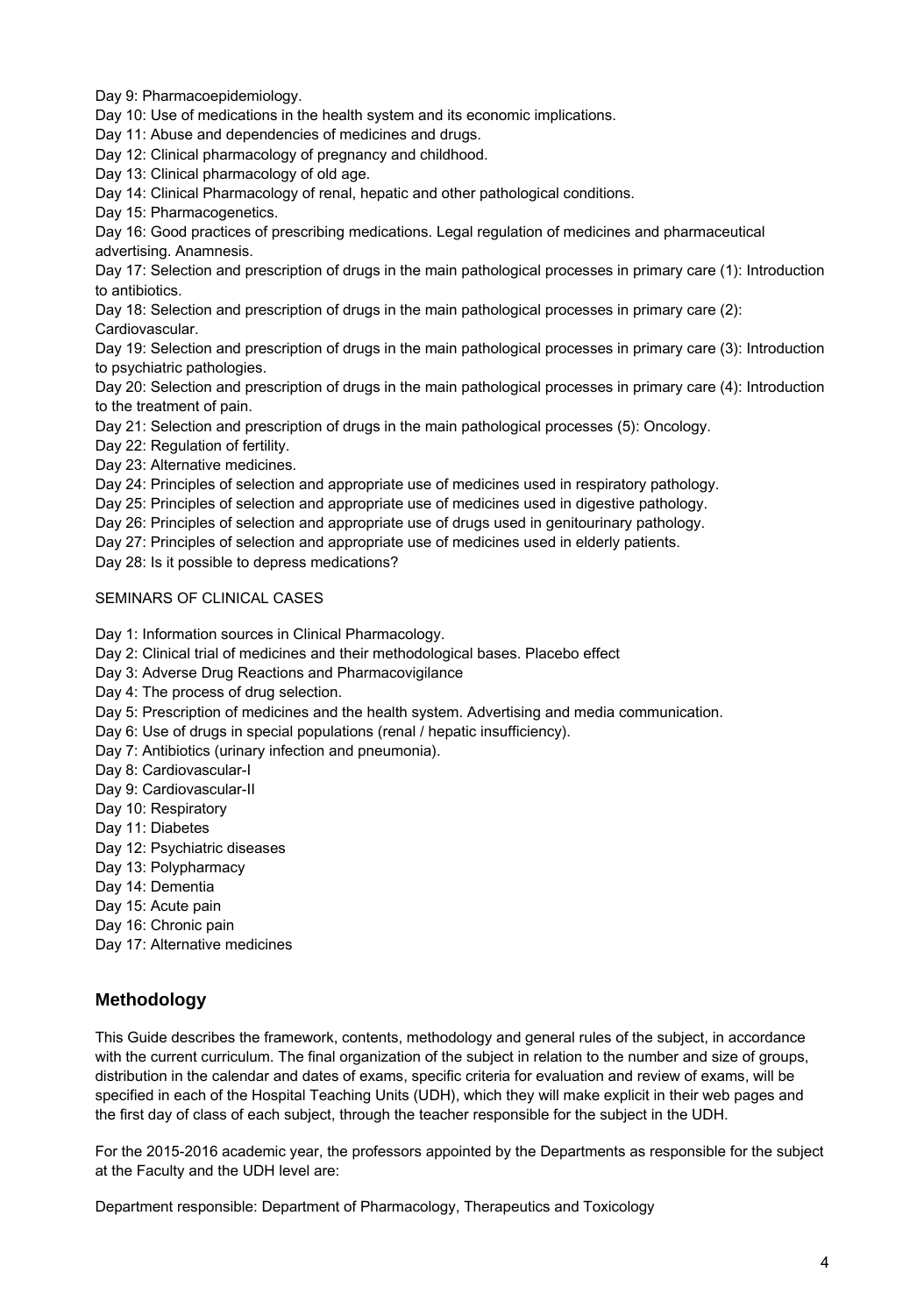#### Head of the Faculty: Albert Figueras Suñé (afs@icf.uab.cat)

#### Responsibles UDH

| Responsibles UDHSP                     | Responsibles<br><b>UDHVH</b>                | Responsibles UDGTiP                          | Responsibles<br><b>UDHPT</b>                         |
|----------------------------------------|---------------------------------------------|----------------------------------------------|------------------------------------------------------|
| Josep Torrent<br>josep.torrent@uab.cat | Eduardo Diogène<br>Fadini<br>ed@icf.uab.cat | Magí Farré<br>mfarre.germanstrias@gencat.cat | <b>Caridad Pontes</b><br>García<br>Cpontes@tauli.cat |

#### General teaching methodology:

Credits subject: 5.5 ECTS = 137.5 hours

AUTONOMOUS WORK (50% total = 69 hours).

Comprehensive reading of texts and articles, study and realization of schemes, summary and conceptual assimilation of the contents. Preparation of presentations and deliveries.

EVALUATION (5% total = 6.5 hours): 2 partial exams and 1 final synthesis exam, continuous evaluation of the seminars.

DIRECTED TEACHING TYPOLOGIES: up to 45% total 62 hours

Theory (TE typology). Group size: registration group. Scheduled sessions 28 (1h per session).

Clinical practices (PCA typology):

Clinical case seminars (SCC) also includes problem-based learning (PBL) activities. Group size: 2-10 students. Scheduled sessions: 17 sessions of 2 hours. The students, in small groups, will discuss typical clinical assumptions, under the direction of a tutor.

## **Activities**

| <b>Title</b>                      | <b>Hours</b> | <b>ECTS</b> | <b>Learning Outcomes</b>                                                                                        |
|-----------------------------------|--------------|-------------|-----------------------------------------------------------------------------------------------------------------|
| <b>Type: Directed</b>             |              |             |                                                                                                                 |
| Clinical cases<br>workshops       | 34           | 1.36        | 35, 3, 36, 10, 11, 25, 24, 31, 26, 29, 33, 28, 30, 27, 4, 41                                                    |
| Theoretical lectures              | 28           | 1.12        | 1, 36, 37, 7, 8, 9, 10, 6, 5, 15, 14, 18, 19, 20, 12, 13, 16, 17, 21, 22, 23, 25,<br>34, 32, 33, 28, 30, 40, 27 |
| Type: Autonomous                  |              |             |                                                                                                                 |
| Personal study time               | 36           | 1.44        | 38, 39                                                                                                          |
| Readings: articles and<br>reports | 17           | 0.68        | 11, 24, 31, 26, 38, 2, 41                                                                                       |
| Reports and essays                | 16           | 0.64        | 11, 24, 31, 26, 38, 41                                                                                          |